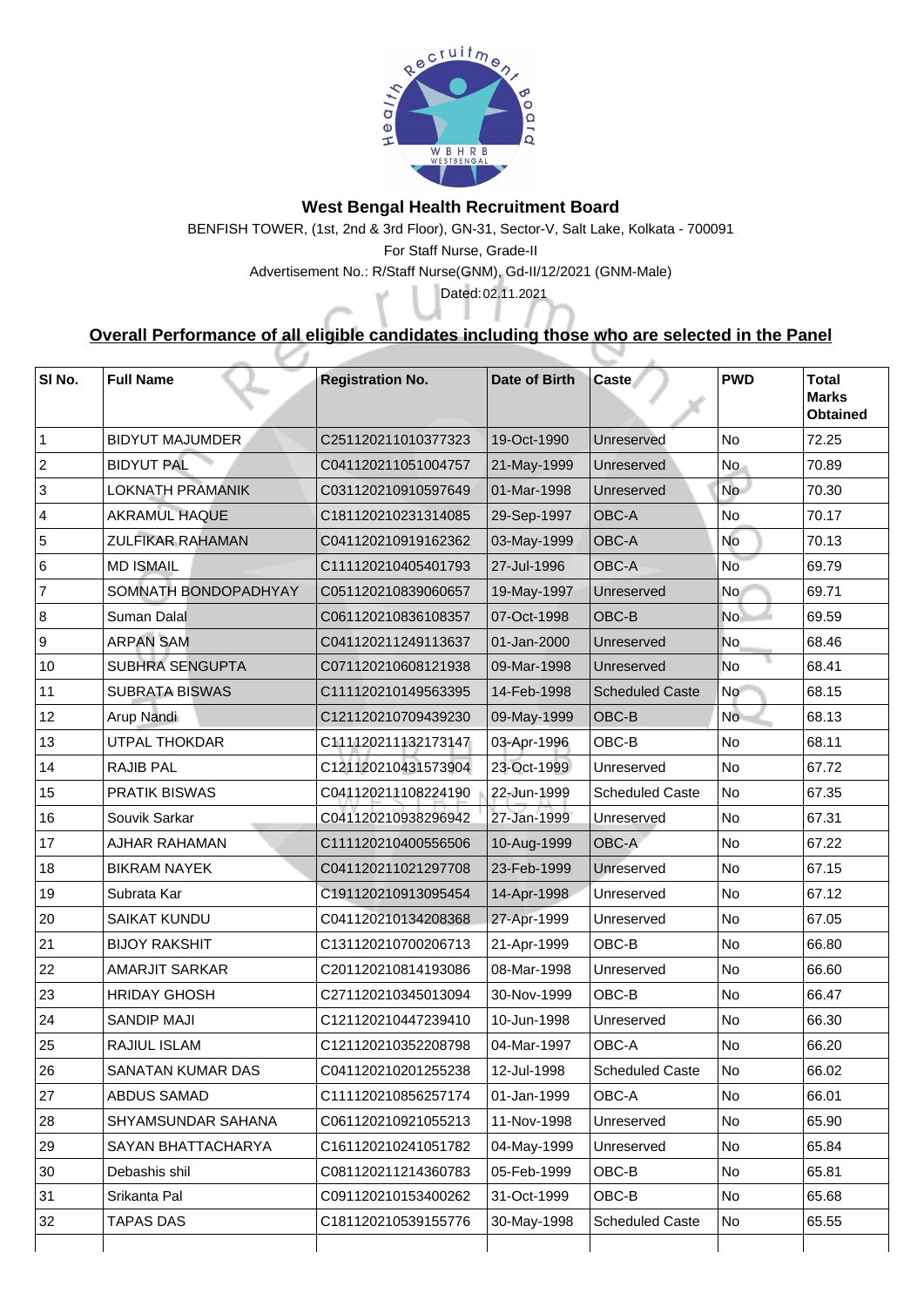| 33 | <b>SUJIT DAS</b>            | C111120211113229159 | 09-Sep-1998 | <b>Scheduled Caste</b> | <b>No</b>      | 65.34 |
|----|-----------------------------|---------------------|-------------|------------------------|----------------|-------|
| 34 | <b>ABU HASAN KHAN</b>       | C111120210252324990 | 10-Jan-1998 | <b>OBC-A</b>           | No             | 65.32 |
| 35 | <b>SINCHAN MANDAL</b>       | C111120211222339616 | 25-Mar-1999 | <b>Scheduled Caste</b> | No             | 65.21 |
| 36 | <b>Suvam Sutradhar</b>      | C041120210245161057 | 21-Oct-1999 | OBC-B                  | No             | 65.10 |
| 37 | <b>JIBAN GORAI</b>          | C111120210108219988 | 04-Apr-1998 | OBC-B                  | No             | 65.08 |
| 38 | <b>SK MINANGIR BADSHA</b>   | C111120211250203456 | 09-Mar-1996 | <b>OBC-A</b>           | No             | 64.98 |
| 39 | <b>SUMANTA BARIK</b>        | C111120210901351414 | 02-Sep-1997 | OBC-B                  | No             | 64.98 |
| 40 | <b>SHUBHAM MONDAL</b>       | C111120210350395981 | 02-Jul-1998 | OBC-B                  | No             | 64.87 |
| 41 | <b>Bindaban Sarkar</b>      | C041120211203239301 | 05-Jun-1997 | <b>Scheduled Caste</b> | No             | 64.78 |
| 42 | <b>SUSHOVAN DUTTA</b>       | C111120210138375420 | 24-Jan-1999 | OBC-B                  | No             | 64.78 |
| 43 | <b>SOURABH JANA</b>         | C121120211212067004 | 14-Sep-1998 | Unreserved             | No             | 64.74 |
| 44 | <b>ANANDA DAS</b>           | C031120211011078785 | 01-Jan-1997 | <b>Scheduled Caste</b> | No             | 64.61 |
| 45 | <b>SIPANKAR BARMAN</b>      | C041120210203521668 | 20-Apr-1998 | <b>Scheduled Caste</b> | N <sub>o</sub> | 64.59 |
| 46 | <b>AINUL HOQUE</b>          | C291120211003530041 | 04-Feb-1997 | <b>OBC-A</b>           | N <sub>o</sub> | 64.57 |
| 47 | UJJWAL PARAMANIK            | C061120210939173805 | 10-Oct-1998 | OBC-B                  | No             | 64.48 |
| 48 | <b>MUHIBBULLAH SHAIKH</b>   | C161120211130452261 | 07-Jan-1999 | <b>OBC-A</b>           | No             | 64.41 |
| 49 | <b>JAGANNATH PRAMANIK</b>   | C111120211045517000 | 04-Mar-1998 | <b>Scheduled Caste</b> | No             | 64.28 |
| 50 | Samim Aktar                 | C121120210712437515 | 18-Sep-1998 | <b>OBC-A</b>           | No             | 64.09 |
| 51 | <b>SUMANTA GARAI</b>        | C121120210111083175 | 12-May-1999 | OBC-B                  | No             | 64.02 |
| 52 | <b>CHAYAN MANDAL</b>        | C111120210108470327 | 19-Mar-1999 | <b>Scheduled Caste</b> | N <sub>o</sub> | 63.97 |
| 53 | YOUSUF ALI SK               | C111120210301035230 | 26-Oct-1998 | OBC-A                  | <b>No</b>      | 63.94 |
| 54 | <b>SOMNATH ADHIKARY</b>     | C041120211130433833 | 09-Oct-1998 | Unreserved             | No             | 63.89 |
| 55 | <b>DIPU BARMAN</b>          | C121120211134149033 | 27-Aug-1999 | <b>Scheduled Caste</b> | No             | 63.77 |
| 56 | <b>KOUSHIK DEBNATH</b>      | C091120211216577766 | 04-Feb-1998 | Unreserved             | No             | 63.52 |
| 57 | <b>THAKURDAS GHOSH</b>      | C121120211100180943 | 20-Apr-1999 | OBC-B                  | No             | 63.39 |
| 58 | <b>SANJAY BARMAN</b>        | C111120210629049688 | 10-Mar-1998 | <b>Scheduled Caste</b> | $\sf No$       | 63.34 |
| 59 | <b>SACHIN MAL</b>           | C051120211107258348 | 03-Jan-1999 | <b>Scheduled Caste</b> | No             | 63.22 |
| 60 | <b>SUBHADIP MANDAL</b>      | C251120210955350360 | 22-Aug-1997 | OBC-B                  | No             | 62.95 |
| 61 | <b>GOURANGA PRAMANIK</b>    | C111120211126226515 | 30-Apr-1999 | OBC-B                  | No             | 62.92 |
| 62 | <b>SUBHAJIT GHOSH</b>       | C271120210936092295 | 20-Mar-1998 | Unreserved             | No             | 62.76 |
| 63 | <b>BIKASH ROY</b>           | C081120210652227008 | 13-Jun-1999 | <b>Scheduled Caste</b> | No             | 62.45 |
| 64 | <b>NANTU GHORAI</b>         | C071120210105357096 | 02-Oct-1997 | Unreserved             | No             | 62.41 |
| 65 | <b>ARNAB MANDAL</b>         | C111120210212062869 | 14-May-1998 | <b>Scheduled Caste</b> | No             | 62.41 |
| 66 | <b>JIBAN BARMAN</b>         | C031120210942460620 | 16-Mar-1995 | <b>Scheduled Caste</b> | No             | 62.18 |
| 67 | Soumitra Mondal             | C091120210437188019 | 06-Oct-1998 | <b>Scheduled Caste</b> | No             | 61.83 |
| 68 | <b>RAJIB SARKAR</b>         | C171120210245499886 | 19-Apr-1997 | <b>Scheduled Caste</b> | No             | 61.75 |
| 69 | <b>MD SAYED MASUD ALI</b>   | C181120210253533617 | 23-Feb-1998 | <b>OBC-A</b>           | No             | 61.72 |
| 70 | <b>RITAN DAS</b>            | C121120210513243105 | 14-Dec-1998 | Unreserved             | No             | 61.70 |
| 71 | <b>TAPAS DAS</b>            | C201120210558245874 | 04-Dec-1995 | OBC-B                  | No             | 61.69 |
| 72 | <b>HARAPRASAD BARMAN</b>    | C031120210955431970 | 18-Jul-1996 | <b>Scheduled Caste</b> | No             | 61.53 |
| 73 | <b>BIPLAB MURA</b>          | C041120211137407968 | 06-Mar-1999 | <b>Scheduled Tribe</b> | No             | 61.50 |
| 74 | Abhijit Kundu               | C111120211039460774 | 04-Sep-1998 | OBC-B                  | No.            | 61.46 |
| 75 | <b>SUBHAJIT SING SARDAR</b> | C111120210954077584 | 25-Feb-1998 | <b>Scheduled Tribe</b> | No             | 61.41 |
| 76 | <b>KRISHNENDU MONDAL</b>    | C221120210232242603 | 06-Sep-1996 | Unreserved             | No             | 61.33 |
| 77 | <b>ARNAB LAHA</b>           | C051120210200167133 | 25-Mar-1999 | OBC-B                  | No             | 61.23 |
| 78 | <b>AKHTAR ALI</b>           | C111120211131595651 | 11-Jan-1999 | <b>OBC-A</b>           | No             | 61.22 |
| 79 | <b>MOHAMMAD TAKI MANDAL</b> | C211120210339155734 | 20-Aug-1997 | <b>OBC-A</b>           | No             | 61.12 |
| 80 | <b>Tuhin Mondal</b>         | C111120211042540033 | 19-Nov-1999 | Unreserved             | No             | 61.06 |
|    |                             |                     |             |                        |                |       |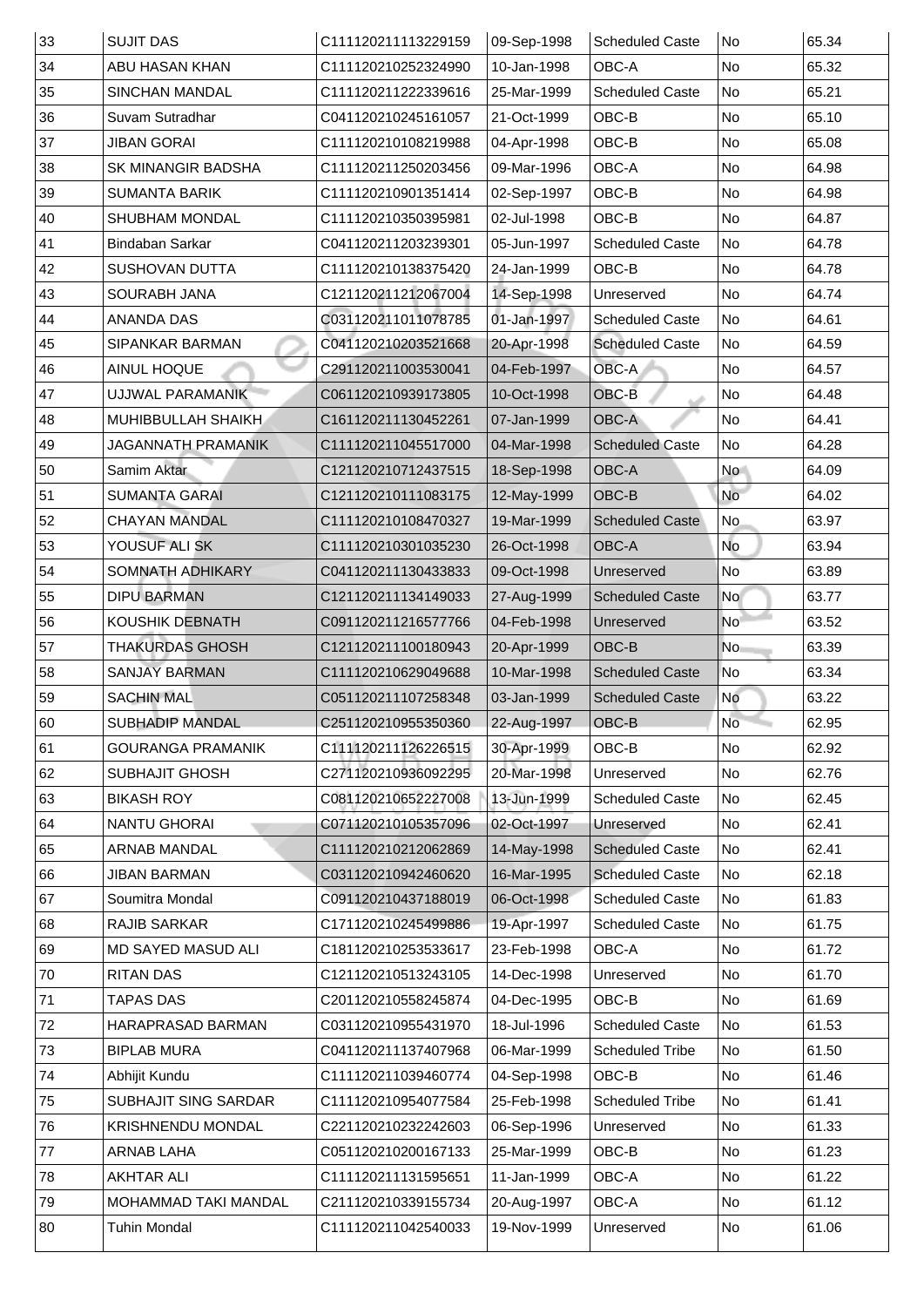| 81  | <b>TARIQUL ISLAM</b>         | C071120210731156349 | 12-Nov-1997 | <b>OBC-A</b>           | <b>No</b>                | 61.01 |
|-----|------------------------------|---------------------|-------------|------------------------|--------------------------|-------|
| 82  | <b>CHINMOY SAHA</b>          | C121120210747519620 | 03-Apr-1999 | <b>Scheduled Caste</b> | <b>No</b>                | 60.99 |
| 83  | <b>Subhadip Roy</b>          | C201120210456470485 | 01-Apr-1997 | Unreserved             | No                       | 60.94 |
| 84  | <b>MD AJAHARUDDIN AHAMED</b> | C201120210711574305 | 06-Feb-1997 | <b>OBC-A</b>           | <b>No</b>                | 60.73 |
| 85  | <b>HABIBUL RAHAMAN</b>       | C111120210125139250 | 20-Jul-1996 | <b>OBC-A</b>           | No                       | 60.69 |
| 86  | <b>MD ROWFUR RAHIM</b>       | C061120211055099542 | 11-Mar-1998 | Unreserved             | <b>No</b>                | 60.22 |
| 87  | <b>ANIRUDDHA GHOSH</b>       | C041120210600384186 | 20-Aug-1997 | Unreserved             | No                       | 60.16 |
| 88  | <b>Biswajit Dhara</b>        | C291120210331404315 | 11-Sep-1997 | Unreserved             | No                       | 60.14 |
| 89  | <b>RIYAN MAITI</b>           | C221120210637571281 | 15-Jan-1998 | Unreserved             | No                       | 60.09 |
| 90  | <b>ARGHA SAMANTA</b>         | C151120210251117845 | 03-Sep-1997 | Unreserved             | No                       | 59.97 |
| 91  | <b>TANUJIT NANDI</b>         | C061120210454214013 | 18-Nov-1996 | Unreserved             | <b>No</b>                | 59.92 |
| 92  | <b>KAMAL KRISHNA SARKAR</b>  | C051120210605118589 | 21-Apr-1997 | Unreserved             | No                       | 59.91 |
| 93  | <b>AJAY ROY</b>              | C061120211003281544 | 23-Apr-1999 | <b>Scheduled Caste</b> | No                       | 59.67 |
| 94  | <b>MD ABDULLAH SK</b>        | C111120211109479499 | 03-Mar-1996 | OBC-A                  | $\overline{\mathsf{No}}$ | 59.66 |
| 95  | Suvam ghanta                 | C061120210100579747 | 09-May-1998 | Unreserved             | N <sub>o</sub>           | 59.55 |
| 96  | Souvik Mandal                | C041120210255539935 | 10-Jan-1999 | <b>Unreserved</b>      | No                       | 59.09 |
| 97  | <b>MOKARAM HOSSAIN</b>       | C121120210151511713 | 29-May-1997 | <b>OBC-A</b>           | No                       | 59.00 |
| 98  | <b>BISWAJIT DAS ADHIKARY</b> | C111120210655220745 | 30-Nov-1997 | <b>Unreserved</b>      | <b>No</b>                | 58.92 |
| 99  | <b>Nahid Akther Raza</b>     | C281120210125275417 | 01-Jan-1996 | Unreserved             | <b>No</b>                | 58.87 |
| 100 | <b>JAGANNATH SARKAR</b>      | C251120210616157995 | 29-Jan-1998 | Unreserved             | <b>No</b>                | 58.82 |
| 101 | <b>MD RIYAZ EKBAL</b>        | C111120211044401973 | 06-Jul-1997 | <b>OBC-A</b>           | <b>No</b>                | 58.79 |
| 102 | <b>BIMAL JANA</b>            | C031120211215213719 | 22-Jul-1998 | Unreserved             | No                       | 58.78 |
| 103 | <b>MD HASANUJJAMAN</b>       | C131120211252330097 | 17-Aug-1998 | <b>OBC-A</b>           | <b>No</b>                | 58.64 |
| 104 | <b>ALOKENDU PAL</b>          | C111120210104404698 | 24-Sep-1996 | Unreserved             | <b>No</b>                | 58.63 |
| 105 | <b>DIPANKAR DEBSARMA</b>     | C131120210220017973 | 13-Mar-1997 | <b>Scheduled Caste</b> | <b>No</b>                | 58.50 |
| 106 | <b>SUMANTA CHOWDHURY</b>     | C261120211210448526 | 06-Jul-1997 | Unreserved             | No                       | 58.50 |
| 107 | <b>ALOK DEBNATH</b>          | C211120210102224386 | 03-Apr-1995 | Unreserved             | No                       | 58.18 |
| 108 | <b>RANJAN BHUNIA</b>         | C051120211125518431 | 20-Aug-1995 | Unreserved             | No                       | 58.07 |
| 109 | <b>SOUVIK DAW</b>            | C191120211148515430 | 17-Feb-2000 | Unreserved             | <b>No</b>                | 57.97 |
| 110 | <b>Ashik Ahammed</b>         | C101120210244523589 | 16-Dec-1998 | Unreserved             | <b>No</b>                | 57.92 |
| 111 | <b>RAJARSHI SINHA</b>        | C201120210921173672 | 24-Nov-1998 | Unreserved             | N <sub>o</sub>           | 57.81 |
| 112 | <b>SUBHANKAR DOLUI</b>       | C031120210803209333 | 02-Jul-1997 | <b>Scheduled Caste</b> | No                       | 57.78 |
| 113 | <b>ASIM DEV BARMAN</b>       | C051120211138373958 | 17-Jan-1997 | <b>Scheduled Caste</b> | No                       | 57.69 |
| 114 | <b>UMAR FARUQUE</b>          | C111120210252251921 | 17-Jun-1998 | OBC-A                  | N <sub>o</sub>           | 57.61 |
| 115 | Soumik Hati                  | C031120211043552993 | 16-Feb-1998 | Unreserved             | N <sub>o</sub>           | 57.52 |
| 116 | <b>ABDUL NAIM MOMIN</b>      | C211120210800446080 | 16-Jun-1998 | <b>OBC-A</b>           | N <sub>o</sub>           | 57.49 |
| 117 | <b>TAPAN GHORUI</b>          | C051120211029457494 | 15-Jun-1996 | <b>Scheduled Caste</b> | <b>No</b>                | 57.33 |
| 118 | <b>MD SAYEED ANWAR</b>       | C031120210427476215 | 10-Jul-1998 | <b>OBC-A</b>           | <b>No</b>                | 57.25 |
| 119 | <b>SURAJIT PAN</b>           | C291120210434343918 | 02-Jun-1993 | Unreserved             | <b>No</b>                | 57.19 |
| 120 | <b>CHANDRA KANTA MANDAL</b>  | C201120211021006247 | 15-Jan-1994 | Unreserved             | N <sub>o</sub>           | 57.18 |
| 121 | <b>JOYANTA MANDAL</b>        | C111120210645232115 | 06-Dec-1998 | <b>Scheduled Caste</b> | N <sub>o</sub>           | 57.05 |
| 122 | <b>SOUVIK DAS</b>            | C191120211102522951 | 24-Mar-1999 | <b>Scheduled Caste</b> | N <sub>o</sub>           | 57.00 |
| 123 | <b>MD.Alamgir Biswas</b>     | C101120210946412633 | 18-Apr-1998 | <b>OBC-A</b>           | No                       | 56.99 |
| 124 | <b>MUKUL DAS</b>             | C211120211221075416 | 01-Dec-1998 | Unreserved             | No                       | 56.96 |
| 125 | <b>Subhajit Malik</b>        | C161120210722560570 | 09-Mar-1997 | <b>Scheduled Caste</b> | No                       | 56.94 |
| 126 | <b>JAYANTA THOKDAR</b>       | C201120210621243912 | 28-Jun-1998 | OBC-B                  | No                       | 56.92 |
| 127 | Gopal pramanik               | C181120211009179553 | 07-Feb-2000 | Unreserved             | No                       | 56.74 |
|     |                              | C211120210109463812 | 18-Jul-2000 | OBC-B                  | N <sub>o</sub>           | 56.67 |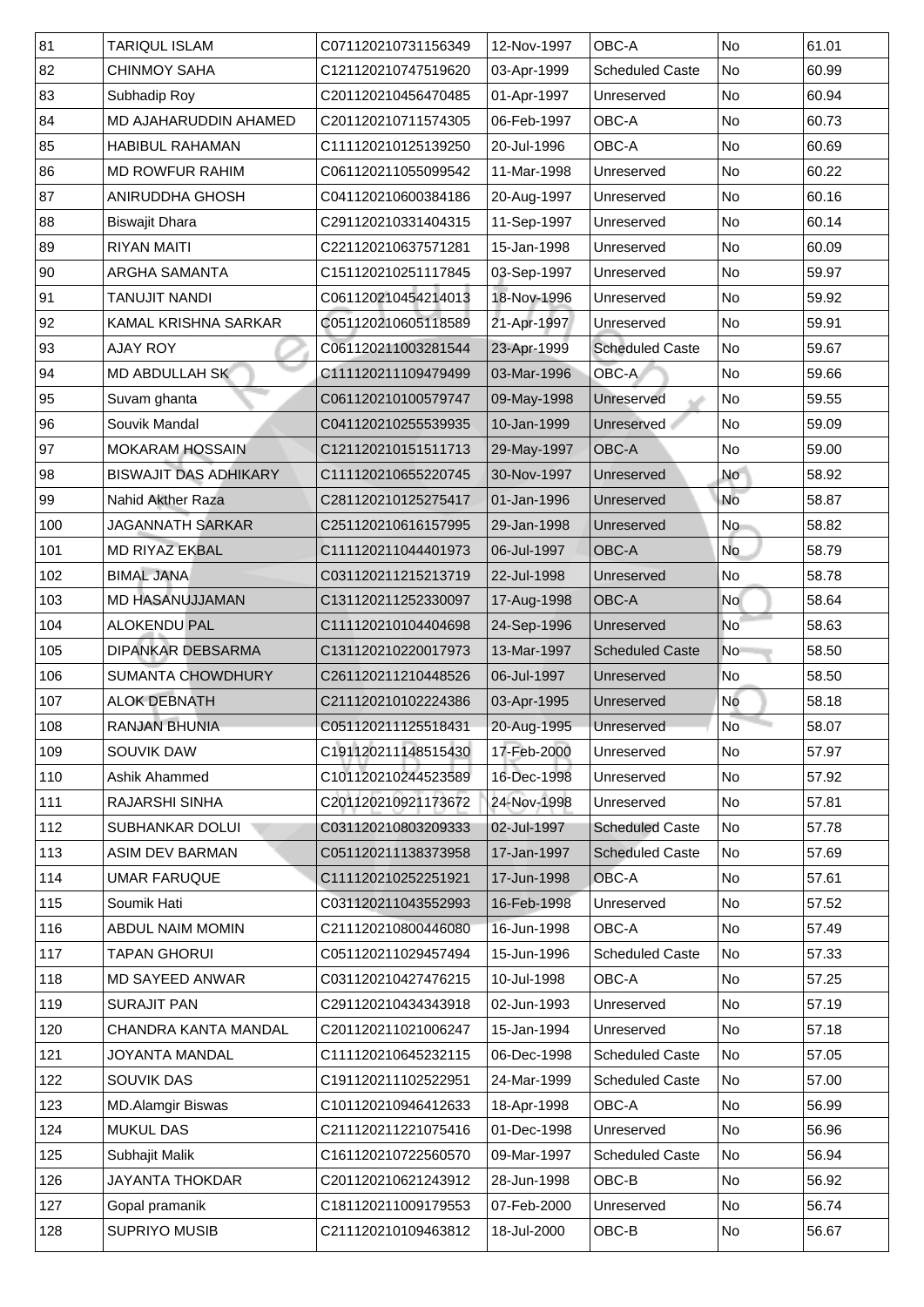| 129 | <b>Juyel Hansda</b>         | C041120211128444720 | 25-Dec-1998 | <b>Scheduled Tribe</b> | <b>No</b>                | 56.62 |
|-----|-----------------------------|---------------------|-------------|------------------------|--------------------------|-------|
| 130 | <b>AZHARUL ISLAM</b>        | C031120210459061511 | 05-May-1995 | <b>OBC-A</b>           | <b>No</b>                | 56.59 |
| 131 | <b>ABU TALHA BIN MOSLIM</b> | C221120211157247203 | 04-Jul-1998 | <b>OBC-A</b>           | <b>No</b>                | 56.46 |
| 132 | <b>Snehasish Maity</b>      | C231120210636434360 | 21-Aug-1999 | Unreserved             | No                       | 56.46 |
| 133 | <b>JIAUL HOQUE</b>          | C181120211002310622 | 08-May-1996 | Unreserved             | No                       | 56.34 |
| 134 | <b>KOUSHIK MANDAL</b>       | C251120210645582673 | 23-Sep-1997 | Unreserved             | <b>No</b>                | 56.32 |
| 135 | <b>SUBRATA MAITY</b>        | C261120210506507582 | 02-Apr-1998 | Unreserved             | No                       | 56.12 |
| 136 | <b>Sagar Chettri</b>        | C171120210758018555 | 17-Feb-1997 | OBC-B                  | <b>No</b>                | 56.09 |
| 137 | <b>ASHIM SARKAR</b>         | C211120210406483504 | 14-May-1995 | Unreserved             | <b>No</b>                | 56.04 |
| 138 | <b>AYAN MAITI</b>           | C211120210946182281 | 30-Jan-1995 | Unreserved             | N <sub>o</sub>           | 55.97 |
| 139 | <b>SIDDHARTHA ADAK</b>      | C211120211047176861 | 23-Nov-1997 | Unreserved             | <b>No</b>                | 55.80 |
| 140 | <b>CHANDAN KUMAR DAS</b>    | C111120211255389692 | 27-Jun-1999 | OBC-B                  | <b>No</b>                | 55.79 |
| 141 | <b>SUBHANKAR SARKAR</b>     | C201120210345383879 | 10-Mar-1999 | <b>Unreserved</b>      | <b>No</b>                | 55.78 |
| 142 | <b>ASHIF IKBAL</b>          | C191120211110548800 | 27-Mar-1997 | OBC-A                  | <b>No</b>                | 55.76 |
| 143 | Apurba Dutta                | C031120211151160929 | 27-Feb-1998 | Unreserved             | N <sub>o</sub>           | 55.74 |
| 144 | <b>ANANDA ADHIKARY</b>      | C131120210216427197 | 25-Apr-1998 | Unreserved             | No                       | 55.70 |
| 145 | Somnath Bera                | C031120210559174602 | 16-Sep-1994 | Unreserved             | No                       | 55.69 |
| 146 | <b>KHUSHI DEBSHARMA</b>     | C191120210748155031 | 19-Jan-1998 | <b>Scheduled Caste</b> | <b>No</b>                | 55.51 |
| 147 | <b>TUFAN GHOSH</b>          | C171120211008587238 | 06-Sep-1998 | Unreserved             | No                       | 55.47 |
| 148 | Sourav Shit                 | C211120210438072316 | 08-Apr-1998 | <b>Scheduled Caste</b> | N <sub>o</sub>           | 55.44 |
| 149 | <b>Arijit Dinda</b>         | C111120210838392713 | 12-Oct-1998 | Unreserved             | <b>No</b>                | 55.43 |
| 150 | <b>MD MUKTA AJAM</b>        | C171120211206370509 | 20-Nov-1999 | <b>OBC-A</b>           | No                       | 55.43 |
| 151 | <b>ABDUL KARIM</b>          | C041120210419513057 | 17-Apr-1993 | <b>OBC-A</b>           | <b>No</b>                | 55.41 |
| 152 | <b>PRALOY MAITY</b>         | C211120210204461830 | 14-May-1990 | Unreserved             | N <sub>o</sub>           | 55.39 |
| 153 | <b>SUJIT BHOWMIK</b>        | C261120210540244684 | 10-Dec-1994 | Unreserved             | <b>No</b>                | 55.34 |
| 154 | <b>RAMIJ ALI</b>            | C111120210439160416 | 02-Jan-1998 | <b>OBC-A</b>           | No                       | 55.33 |
| 155 | <b>SUBHADIP ROY</b>         | C041120210244529847 | 05-Sep-1997 | <b>Scheduled Caste</b> | No                       | 55.27 |
| 156 | <b>SUJAN SARKAR</b>         | C121120210229019046 | 02-Jun-1995 | <b>Scheduled Caste</b> | $\overline{\mathsf{No}}$ | 55.23 |
| 157 | <b>ANUP KUMAR RAY</b>       | C211120210544047418 | 16-Oct-1997 | <b>Scheduled Caste</b> | N <sub>o</sub>           | 55.01 |
| 158 | <b>MAJIBUL RAHAMAN</b>      | C191120211024102582 | 05-Jun-1999 | <b>OBC-A</b>           | <b>No</b>                | 54.93 |
| 159 | <b>Ashim Paul</b>           | C251120210836133130 | 27-Dec-1995 | Unreserved             | No                       | 54.81 |
| 160 | <b>AVIJIT PANDA</b>         | C201120210538245372 | 05-Sep-1998 | Unreserved             | No                       | 54.73 |
| 161 | <b>MD PELU MIA</b>          | C301120211028381702 | 01-May-1996 | Unreserved             | No                       | 54.60 |
| 162 | <b>NITIN KUMAR TYAGI</b>    | C281120210226326567 | 19-Oct-1985 | Unreserved             | No                       | 54.58 |
| 163 | <b>SANDIP JANA</b>          | C201120210353172028 | 12-Feb-1995 | Unreserved             | No                       | 54.49 |
| 164 | <b>BIKRAM SINGHA</b>        | C291120211255064198 | 03-Mar-1995 | <b>Scheduled Caste</b> | N <sub>o</sub>           | 54.44 |
| 165 | <b>Saikat Roy Chowdhury</b> | C211120210854390077 | 23-Nov-1993 | Unreserved             | <b>No</b>                | 54.42 |
| 166 | Subhamoy Laha               | C111120210641317967 | 25-Apr-1995 | Unreserved             | <b>No</b>                | 54.40 |
| 167 | <b>KALYAN SAHOO</b>         | C201120210904068409 | 28-Nov-1994 | OBC-B                  | <b>No</b>                | 54.39 |
| 168 | <b>BIPRADAS PARAMANIK</b>   | C111120211149598086 | 20-Mar-1998 | OBC-B                  | <b>No</b>                | 54.31 |
| 169 | <b>MD KAMRUL HUSSAIN</b>    | C101120211203138811 | 18-Nov-1996 | Unreserved             | N <sub>o</sub>           | 54.26 |
| 170 | <b>SUMEN NATH</b>           | C211120210152365966 | 24-Nov-1993 | Unreserved             | <b>No</b>                | 54.25 |
| 171 | PABITRA MONDAL              | C041120210221041092 | 11-Jun-1998 | Unreserved             | No                       | 54.21 |
| 172 | <b>MD SHAKILUR RAHAMAN</b>  | C141120211215235788 | 16-Jan-1998 | Unreserved             | No                       | 54.20 |
| 173 | Dipyayan Chowhan            | C121120210451344561 | 01-Apr-1999 | Unreserved             | No                       | 54.20 |
| 174 | <b>DEBJYOTI PRADHAN</b>     | C251120210633073039 | 17-Oct-1994 | Unreserved             | No                       | 54.17 |
| 175 | <b>KRISHNA MONDAL</b>       | C111120210835587371 | 15-Jan-1992 | <b>Scheduled Caste</b> | No                       | 54.16 |
| 176 | <b>TANMOY HALDER</b>        | C191120211224208408 | 01-May-1999 | <b>Scheduled Caste</b> | No                       | 54.09 |
|     |                             |                     |             |                        |                          |       |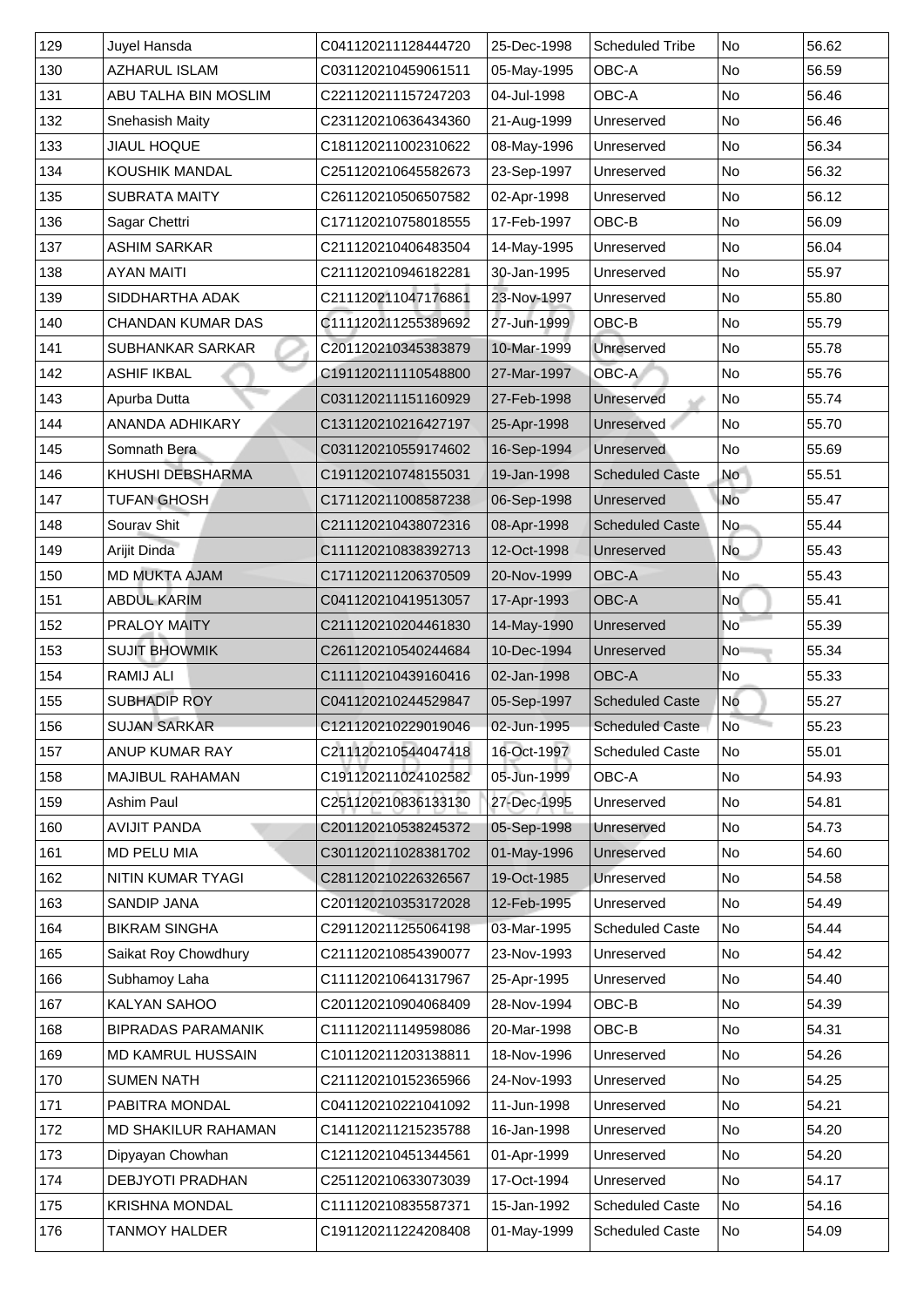| 177 | <b>PUJAN DAS</b>            | C251120210801325894 | 09-Feb-1991 | Unreserved             | No                       | 54.07  |
|-----|-----------------------------|---------------------|-------------|------------------------|--------------------------|--------|
| 178 | <b>SOUMEN ADAK</b>          | C231120211000499569 | 10-Jan-1997 | Unreserved             | No                       | 54.07  |
| 179 | <b>MD SOFIKUL ISLAM</b>     | C291120210537541450 | 01-Feb-1997 | <b>OBC-A</b>           | No                       | 54.07  |
| 180 | <b>MALAY KUMAR ROY</b>      | C121120211051201948 | 26-Jan-1996 | <b>Scheduled Caste</b> | No                       | 54.05  |
| 181 | RAMKRISHNA DEBNATH          | C221120210157018643 | 14-Feb-1992 | Unreserved             | No                       | 53.99  |
| 182 | <b>PRASENJIT PAUL</b>       | C251120210650161222 | 11-Dec-1993 | Unreserved             | No                       | 53.93  |
| 183 | <b>MD TARIQUE AZIZ</b>      | C181120210932132285 | 08-Jan-1999 | <b>OBC-A</b>           | No                       | 53.92  |
| 184 | <b>ANAR HOSSAIN</b>         | C111120210827327916 | 13-Dec-1992 | Unreserved             | N <sub>o</sub>           | 53.90  |
| 185 | <b>PRANESH DAS</b>          | C221120210642161684 | 30-Apr-1990 | Unreserved             | No                       | 53.87  |
| 186 | <b>ABHIJIT DEBNATH</b>      | C171120210932548083 | 01-Dec-1994 | Unreserved             | No                       | 53.79  |
| 187 | <b>PRADIP PRAMANIK</b>      | C221120210632125605 | 15-Apr-1999 | Unreserved             | No                       | 53.74  |
| 188 | <b>Kishor Nag</b>           | C221120210902189998 | 18-Sep-1996 | Unreserved             | No                       | 53.72  |
| 189 | <b>RAJU BANIK</b>           | C201120210659361865 | 02-Apr-1996 | Unreserved             | N <sub>o</sub>           | 53.71  |
| 190 | <b>MALAY DE</b>             | C251120211114083244 | 30-Jul-1999 | Unreserved             | No                       | 153.54 |
| 191 | <b>SUBRATA DAS</b>          | C271120210847000572 | 26-Dec-1995 | Unreserved             | N <sub>o</sub>           | 53.53  |
| 192 | <b>AMIT PATRA</b>           | C041120210700435549 | 08-Oct-1997 | <b>Scheduled Caste</b> | No                       | 53.51  |
| 193 | Anupam Routh                | C041120210345418622 | 05-Sep-1993 | Unreserved             | No                       | 53.49  |
| 194 | <b>ARINDAM ROY</b>          | C221120210920100028 | 18-Sep-1998 | <b>Scheduled Caste</b> | <b>No</b>                | 53.49  |
| 195 | <b>SAYAN DEY</b>            | C201120210840031639 | 24-Aug-1997 | Unreserved             | <b>No</b>                | 53.47  |
| 196 | <b>Parimal Das</b>          | C041120210414108975 | 05-Apr-1994 | Unreserved             | No                       | 53.46  |
| 197 | <b>Saiket Bera</b>          | C221120211150189599 | 24-Mar-1995 | Unreserved             | No                       | 53.35  |
| 198 | Suvankar nandi              | C041120211045339656 | 27-Apr-1999 | Unreserved             | $\overline{\mathsf{No}}$ | 53.31  |
| 199 | <b>ANANT BISWAKARMA</b>     | C041120210307569560 | 25-Mar-1995 | <b>Scheduled Caste</b> | <b>No</b>                | 53.18  |
| 200 | <b>AMIR HOSSAIN</b>         | C131120210213217733 | 10-Nov-1996 | <b>OBC-A</b>           | <b>No</b>                | 53.11  |
| 201 | <b>SK MASUD RAHAMAN</b>     | C101120211142062909 | 26-Apr-1998 | OBC-A                  | No                       | 52.96  |
| 202 | <b>ANUP PAUL</b>            | C211120210910487462 | 03-Jan-1997 | Unreserved             | No                       | 52.92  |
| 203 | <b>SANDIP DAS</b>           | C091120211219199908 | 15-Apr-1997 | Unreserved             | <b>No</b>                | 52.87  |
| 204 | <b>MAINAK CHAKRABORTY</b>   | C111120210602345678 | 23-Aug-1998 | Unreserved             | <b>No</b>                | 52.87  |
| 205 | <b>DEBDULAL MONDAL</b>      | C181120210335231794 | 12-Jul-1996 | OBC-B                  | No                       | 52.85  |
| 206 | <b>Chamed Mia</b>           | C041120211031581386 | 27-Jan-1994 | Unreserved             | <b>No</b>                | 52.84  |
| 207 | <b>OBAIDUR RAHAMAN</b>      | C041120210832032035 | 02-Apr-1997 | Unreserved             | No                       | 52.81  |
| 208 | Subrata Sarkar              | C211120210335250551 | 02-Apr-1998 | <b>Scheduled Caste</b> | No                       | 52.81  |
| 209 | <b>SUKHA RANJAN MALAKAR</b> | C211120210503381208 | 25-Apr-1984 | Unreserved             | No                       | 52.79  |
| 210 | banodeep saha               | C031120210317142317 | 06-Nov-1996 | <b>Unreserved</b>      | No                       | 52.74  |
| 211 | <b>SANJIB SARKAR</b>        | C201120211027354107 | 13-Oct-1993 | Unreserved             | No                       | 52.71  |
| 212 | TAHER MD HUSSAN             | C291120211116348390 | 18-Mar-1988 | Unreserved             | No                       | 52.62  |
| 213 | <b>JOY SARKAR</b>           | C101120210944139036 | 30-Dec-1994 | Unreserved             | No                       | 52.60  |
| 214 | <b>MD TOUFIQUE HOSSAIN</b>  | C251120210607207623 | 28-Jan-1999 | Unreserved             | No                       | 52.54  |
| 215 | <b>RAMEN BARMAN</b>         | C151120211020101361 | 20-Aug-1995 | <b>Scheduled Caste</b> | No                       | 52.38  |
| 216 | <b>SUDIPTA MUKHERJEE</b>    | C051120210701045343 | 30-Aug-1998 | Unreserved             | No                       | 52.33  |
| 217 | <b>SAGAR HOSSAIN SHAIKH</b> | C051120210726135385 | 12-Jun-1998 | OBC-A                  | No                       | 52.32  |
| 218 | <b>AHAMMAD REJA</b>         | C211120210856006557 | 17-Jan-1997 | <b>OBC-A</b>           | No                       | 52.28  |
| 219 | <b>ANUPAM MANDAL</b>        | C281120210226169225 | 11-Dec-1998 | Unreserved             | No                       | 52.22  |
| 220 | <b>WRITWICK KANJI</b>       | C221120210719434157 | 05-Sep-1998 | Unreserved             | No                       | 52.17  |
| 221 | Saikat Majumder             | C041120211259194701 | 17-Mar-1998 | <b>Scheduled Caste</b> | No                       | 52.16  |
| 222 | Somnath halder              | C201120210433080342 | 08-Jan-1996 | <b>Scheduled Caste</b> | No                       | 52.12  |
| 223 | <b>SUMAN SAMANTA</b>        | C241120210848514132 | 27-Nov-1999 | Unreserved             | No                       | 52.11  |
| 224 | <b>JOYBRATA BANIK</b>       | C141120210926190472 | 19-Nov-1997 | Unreserved             | No                       | 52.10  |
|     |                             |                     |             |                        |                          |        |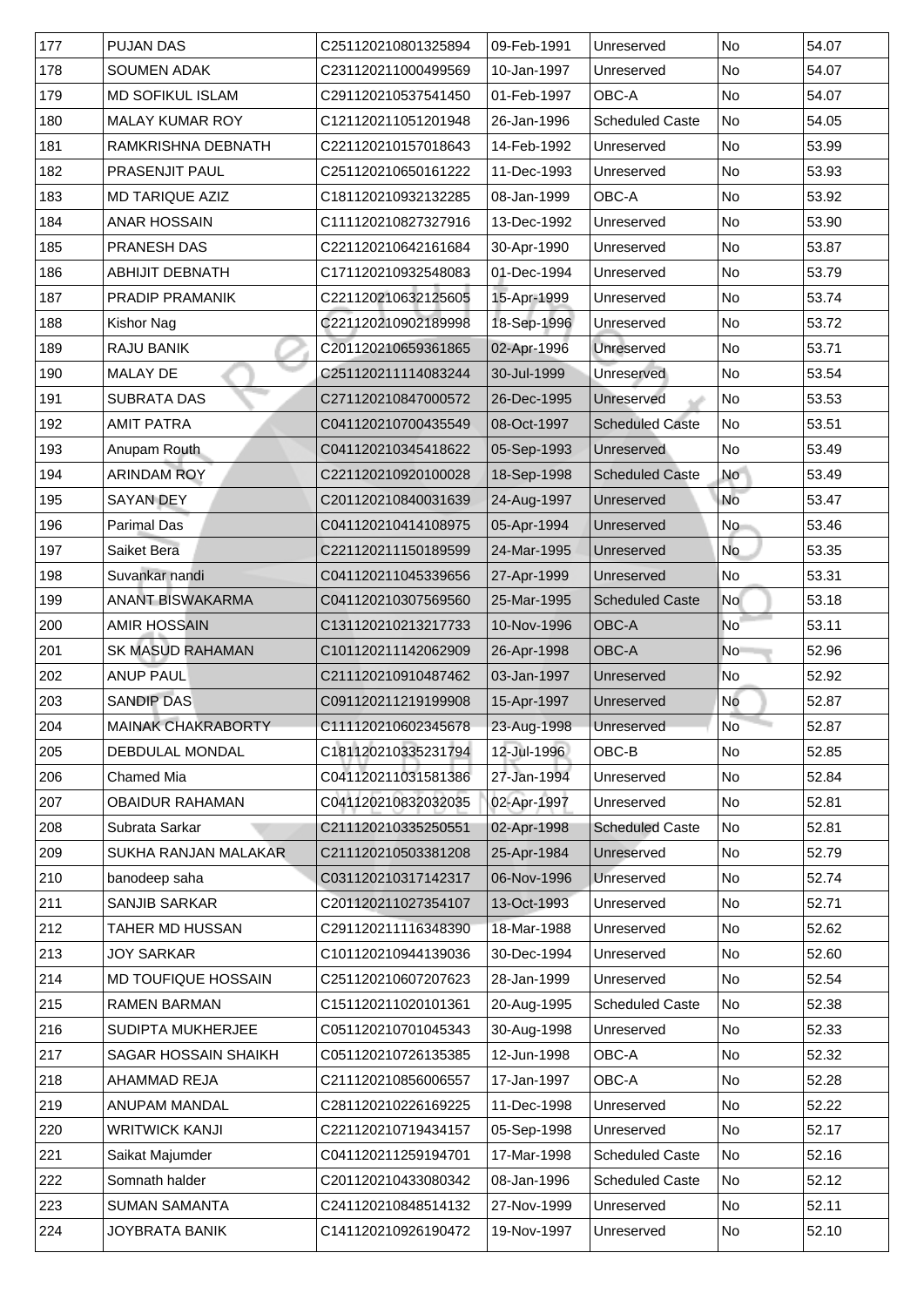| 225 | Samarjit Majumder           | C161120211018211054 | 01-Oct-1995 | Unreserved             | <b>No</b>                | 51.99 |
|-----|-----------------------------|---------------------|-------------|------------------------|--------------------------|-------|
| 226 | <b>BIKRAMJIT MANNA</b>      | C051120211239568479 | 25-Jul-1999 | Unreserved             | No                       | 51.97 |
| 227 | <b>BUDDHADEV SANTRA</b>     | C261120211117473668 | 20-Mar-1995 | Unreserved             | No                       | 51.96 |
| 228 | <b>JHUTAN DAS</b>           | C211120210612037385 | 21-Nov-1995 | Unreserved             | No                       | 51.96 |
| 229 | <b>SAMRAT ROY</b>           | C181120211031569571 | 09-Feb-1998 | <b>Scheduled Caste</b> | N <sub>o</sub>           | 51.90 |
| 230 | <b>DEBASIS MONDAL</b>       | C221120210616333132 | 12-Jul-1996 | Unreserved             | No                       | 51.80 |
| 231 | <b>Sadir Miah</b>           | C041120211013050799 | 12-Oct-1995 | Unreserved             | No                       | 51.75 |
| 232 | <b>SOUMIK MAL</b>           | C281120210837438043 | 26-Aug-1998 | Unreserved             | No                       | 51.69 |
| 233 | <b>Satadal Sarkar</b>       | C231120211232418569 | 06-Jan-1997 | Unreserved             | No                       | 51.65 |
| 234 | <b>JIBAN ROY</b>            | C211120210843531646 | 03-Jan-1994 | Unreserved             | No                       | 51.63 |
| 235 | <b>RAMU CHANDA</b>          | C221120210749145533 | 27-Jul-1997 | Unreserved             | No                       | 51.51 |
| 236 | <b>ATHINDRA DEBNATH</b>     | C111120211234458217 | 07-Mar-1995 | Unreserved             | No                       | 51.50 |
| 237 | <b>ANTHONY TIRKEY</b>       | C211120211246425468 | 13-Mar-1996 | <b>Scheduled Tribe</b> | No                       | 51.39 |
| 238 | <b>SUBHAKSHAN MAHATO</b>    | C041120210655401171 | 17-Jun-1998 | OBC-B                  | $\overline{\mathsf{No}}$ | 51.37 |
| 239 | <b>MANISH CHHETRI</b>       | C151120210758528383 | 02-Jul-1989 | Unreserved             | N <sub>o</sub>           | 51.34 |
| 240 | <b>BAPPA DEBNATH</b>        | C201120210334200160 | 28-Feb-1993 | <b>Unreserved</b>      | No                       | 51.30 |
| 241 | <b>MD MAKSUD ALAM PEADA</b> | C161120210841249412 | 16-Apr-1992 | OBC-A                  | No                       | 51.26 |
| 242 | <b>BUDDHADEB JANA</b>       | C151120210842135805 | 16-Mar-1998 | Unreserved             | <b>No</b>                | 51.23 |
| 243 | <b>Pritam ch Nath</b>       | C111120210920211760 | 23-Apr-1997 | Unreserved             | No                       | 51.21 |
| 244 | <b>MAMUN REJA</b>           | C201120210634432247 | 12-Feb-1998 | <b>OBC-A</b>           | <b>No</b>                | 51.20 |
| 245 | <b>PRANAB SAHA</b>          | C071120210742083919 | 17-Feb-1994 | Unreserved             | <b>No</b>                | 51.17 |
| 246 | <b>ABDUL SUBHAN</b>         | C211120211026216740 | 23-Dec-1997 | <b>OBC-A</b>           | No                       | 51.16 |
| 247 | <b>ABDUL NUR</b>            | C221120210133517911 | 29-Jan-1998 | <b>OBC-A</b>           | <b>No</b>                | 51.14 |
| 248 | <b>RATNAJIT SEN</b>         | C291120210412418384 | 15-Jul-1995 | Unreserved             | <b>No</b>                | 51.07 |
| 249 | <b>RAJAT DEBNATH</b>        | C251120210926345957 | 02-Jan-1994 | Unreserved             | No                       | 51.04 |
| 250 | <b>RATUL SAHA</b>           | C131120210221454848 | 04-Jun-1998 | <b>Scheduled Caste</b> | No                       | 51.00 |
| 251 | <b>Debasish Sarkar</b>      | C081120210307139974 | 20-Jul-1994 | Unreserved             | No                       | 50.95 |
| 252 | <b>Satya Gopal Maity</b>    | C111120210605580990 | 21-Mar-1992 | Unreserved             | N <sub>o</sub>           | 50.94 |
| 253 | <b>TAPAN SARKAR</b>         | C221120211216010030 | 31-Aug-1991 | Unreserved             | No                       | 50.91 |
| 254 | <b>SUNNY DEBNATH</b>        | C221120210201206890 | 28-Nov-1995 | Unreserved             | <b>No</b>                | 50.73 |
| 255 | <b>SUJIT BARMAN</b>         | C081120210555249109 | 24-Jan-1997 | <b>Scheduled Caste</b> | No                       | 50.73 |
| 256 | <b>ASHAR UDDIN BHUIYA</b>   | C041120210108040281 | 01-Jan-1995 | Unreserved             | No                       | 50.71 |
| 257 | <b>ASAD ALI</b>             | C201120210417590966 | 05-Dec-1997 | <b>OBC-A</b>           | <b>No</b>                | 50.71 |
| 258 | <b>BISHAL DATTA</b>         | C241120211119196550 | 28-Sep-1996 | Unreserved             | N <sub>o</sub>           | 50.69 |
| 259 | Debasish Debnath            | C111120211057065852 | 26-Mar-1997 | Unreserved             | No                       | 50.57 |
| 260 | <b>HARISANKAR MURMU</b>     | C271120211022349053 | 13-Sep-1997 | <b>Scheduled Tribe</b> | N <sub>o</sub>           | 50.56 |
| 261 | <b>MRINAL KANTI SARKAR</b>  | C051120211010503212 | 22-Mar-1997 | Unreserved             | No                       | 50.55 |
| 262 | <b>UTPAL MAJUMDER</b>       | C201120211007188133 | 27-Jul-1996 | Unreserved             | <b>No</b>                | 50.54 |
| 263 | <b>MITAN DAS</b>            | C031120210441292090 | 13-Nov-1995 | Unreserved             | N <sub>o</sub>           | 50.53 |
| 264 | <b>SAMIM AKTAR</b>          | C291120210709068119 | 22-Feb-1998 | <b>OBC-A</b>           | <b>No</b>                | 50.49 |
| 265 | Donne Sarkar                | C191120210102343763 | 02-Feb-1999 | <b>Scheduled Caste</b> | N <sub>o</sub>           | 50.47 |
| 266 | Abhijit Bhowmik             | C031120210226529310 | 10-Oct-1992 | Unreserved             | <b>No</b>                | 50.44 |
| 267 | <b>ASHISH BISWAS</b>        | C161120210619201354 | 02-Mar-1995 | Unreserved             | No                       | 50.44 |
| 268 | Kabir Hossen                | C211120210501565848 | 05-Jan-1997 | Unreserved             | No                       | 50.44 |
| 269 | <b>DIPAK ROY</b>            | C231120211140157247 | 01-Jul-1989 | Unreserved             | No                       | 50.42 |
| 270 | <b>ABDUS SARIF</b>          | C081120210719158351 | 15-Feb-1994 | <b>OBC-A</b>           | No                       | 50.41 |
| 271 | <b>PRANTOSH DAS</b>         | C031120210949256500 | 19-Feb-1997 | Unreserved             | No                       | 50.40 |
| 272 | <b>RANAJIT BERA</b>         | C261120210917353307 | 23-Jun-1993 | Unreserved             | N <sub>o</sub>           | 50.39 |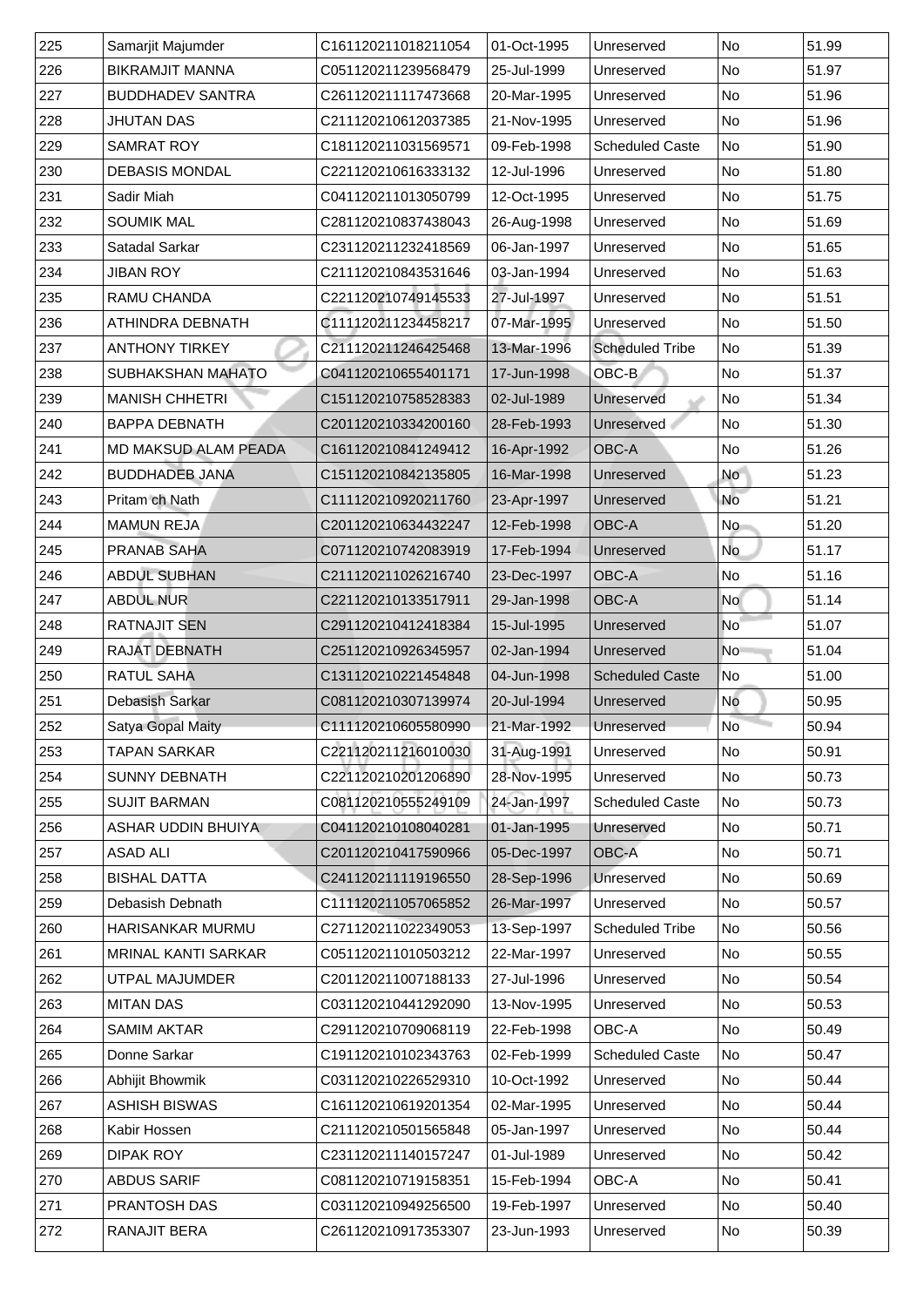| 273           | <b>MD KISMATULLAH</b>      | C091120211026085696 | 21-Jul-1998 | <b>OBC-A</b>           | <b>No</b>      | 50.36 |
|---------------|----------------------------|---------------------|-------------|------------------------|----------------|-------|
| 274           | Abir Pan                   | C201120211127187707 | 17-May-1991 | Unreserved             | <b>No</b>      | 50.29 |
| 275           | Sourasen patra             | C061120210333463447 | 22-Mar-1998 | Unreserved             | No             | 50.22 |
| 276           | <b>SANJOY DAS</b>          | C221120210211013504 | 01-May-1993 | Unreserved             | No             | 50.14 |
| 277           | <b>Kaushal Lama</b>        | C221120210628299007 | 01-Jul-1996 | <b>Scheduled Tribe</b> | N <sub>o</sub> | 50.12 |
| 278           | <b>SARIFUDDIN MAHAMMAD</b> | C151120211124325133 | 17-Apr-1999 | <b>OBC-A</b>           | No             | 50.12 |
| 279           | <b>SUDIP MONDAL</b>        | C171120210634400864 | 15-Jan-1997 | OBC-B                  | <b>No</b>      | 50.10 |
| 280           | <b>IMD RAJESH ALI</b>      | C051120211137536948 | 02-Feb-1994 | <b>OBC-A</b>           | <b>No</b>      | 50.06 |
| 281           | <b>RAHUL MANDAL</b>        | C251120211020254453 | 12-Apr-1996 | Unreserved             | No             | 50.00 |
| 282           | <b>RAJESH JANA</b>         | C221120211012238785 | 24-Nov-1996 | <b>Scheduled Caste</b> | N <sub>o</sub> | 49.98 |
| 283           | <b>ANIL DAVID TOPPO</b>    | C281120210101536913 | 10-Aug-1997 | <b>Scheduled Tribe</b> | <b>No</b>      | 49.97 |
| 284           | <b>GIYASH UDDIN</b>        | C221120210334436414 | 01-Jan-1993 | Unreserved             | No             | 49.93 |
| 285           | <b>NABIN DEB</b>           | C221120211107415879 | 26-Feb-1997 | <b>Unreserved</b>      | <b>No</b>      | 49.86 |
| 286           | Soumen Ray                 | C091120210631335824 | 12-Jun-1994 | <b>Scheduled Caste</b> | No             | 49.79 |
| 287           | <b>SOUTAM DAS</b>          | C111120210623538325 | 15-May-1992 | Unreserved             | N <sub>o</sub> | 49.74 |
| 288           | <b>SUPRIYO MONDAL</b>      | C081120211237012361 | 29-Dec-1995 | <b>Unreserved</b>      | No             | 49.73 |
| 289           | NASHIRUDDIN CHOWDHURY      | C221120210249276621 | 04-Jun-1997 | Unreserved             | No             | 49.60 |
| 290           | <b>ANURAG SUBBA</b>        | C201120211122287687 | 11-Aug-1993 | <b>Scheduled Tribe</b> | <b>No</b>      | 49.53 |
| 291           | <b>PRIYATOSH KUMAR DAS</b> | C211120210858138379 | 02-Apr-1996 | Unreserved             | No             | 49.50 |
| 292           | sourav das                 | C251120210357441310 | 01-Mar-1996 | Unreserved             | <b>No</b>      | 49.48 |
| 293           | <b>PRONAY KUMAR MONDAL</b> | C131120210836359514 | 15-Mar-1996 | OBC-B                  | <b>No</b>      | 49.48 |
| 294           | <b>TAPAS KUMAR BHOWMIK</b> | C111120211001404580 | 02-Feb-1994 | Unreserved             | No             | 49.46 |
| 295           | Subrata Bag                | C211120210936291064 | 24-Dec-1996 | OBC-B                  | <b>No</b>      | 49.45 |
| 296           | <b>INDRAJIT DEBNATH</b>    | C111120210545115630 | 15-Jun-1994 | Unreserved             | <b>No</b>      | 49.43 |
| 297           | <b>SAMIULLA BISWAS</b>     | C051120210241369857 | 01-Mar-1995 | <b>OBC-A</b>           | <b>No</b>      | 49.43 |
| 298           | <b>RUPAM DEB</b>           | C211120211014446732 | 08-Apr-1997 | Unreserved             | No             | 49.33 |
| 299           | <b>PRANJIT DAS</b>         | C251120210337353296 | 15-Sep-1995 | Unreserved             | No             | 49.29 |
| $ 300\rangle$ | <b>ROSAN SOYEL</b>         | C111120210236286677 | 16-Nov-1996 | <b>OBC-A</b>           | <b>No</b>      | 49.29 |
| 301           | <b>SAGAR DAS</b>           | C211120210741584621 | 25-Apr-1997 | Unreserved             | No             | 49.26 |
| 302           | <b>DEPASH CHETTRI</b>      | C251120210742311203 | 08-Mar-1994 | Unreserved             | <b>No</b>      | 49.20 |
| 303           | <b>RAHUL THAPA</b>         | C051120211044217121 | 30-Mar-1999 | Unreserved             | No             | 49.19 |
| 304           | <b>SAFIK MIAH</b>          | C211120211148520632 | 03-Jun-1994 | Unreserved             | No             | 49.17 |
| 305           | <b>MEHEDI HASAN</b>        | C181120211116558692 | 20-Sep-1996 | Unreserved             | No             | 49.00 |
| 306           | <b>BISHWAJIT DAS</b>       | C221120211134353434 | 26-Dec-1995 | Unreserved             | N <sub>o</sub> | 48.81 |
| 307           | <b>SUMAN GOPE</b>          | C111120210441405765 | 07-Aug-1996 | Unreserved             | <b>No</b>      | 48.76 |
| 308           | <b>SURAJIT MANNA</b>       | C211120210231243304 | 03-Mar-1999 | OBC-B                  | No             | 48.74 |
| 309           | <b>FEJUL ALAM</b>          | C121120210430577540 | 09-Nov-1993 | Unreserved             | <b>No</b>      | 48.73 |
| 310           | <b>Ujjwal Pal</b>          | C031120210440020805 | 23-Nov-1994 | Unreserved             | <b>No</b>      | 48.72 |
| 311           | <b>GOUTAM NAMA</b>         | C081120211251344887 | 25-Nov-1989 | Unreserved             | <b>No</b>      | 48.66 |
| 312           | Dibyendu De                | C031120210326107866 | 10-Apr-1985 | Unreserved             | Yes            | 48.64 |
| $ 313\rangle$ | <b>ABHIJIT DAS</b>         | C211120210204086608 | 27-Apr-1994 | Unreserved             | No             | 48.61 |
| 314           | <b>ABHIJIT RABHA</b>       | C041120211157138432 | 06-Dec-1988 | <b>Scheduled Tribe</b> | N <sub>o</sub> | 48.60 |
| 315           | <b>BABAI MONDAL</b>        | C171120210540527370 | 19-Oct-1998 | Unreserved             | No             | 48.57 |
| 316           | <b>Sanjoy Giri</b>         | C191120211046586968 | 01-May-1999 | Unreserved             | No             | 48.50 |
| 317           | <b>Rajat Das</b>           | C031120210409552921 | 05-Jan-1993 | Unreserved             | No             | 48.47 |
| 318           | <b>SUDIPTA SHIL</b>        | C211120210945353122 | 16-Dec-1992 | Unreserved             | No             | 48.41 |
| 319           | <b>JEKIN KHARIA</b>        | C161120210148588969 | 02-Jan-1997 | <b>Scheduled Tribe</b> | No             | 48.38 |
| 320           | <b>ASHIS SUTRADHAR</b>     | C041120210751403120 | 06-Feb-1995 | Unreserved             | No             | 48.30 |
|               |                            |                     |             |                        |                |       |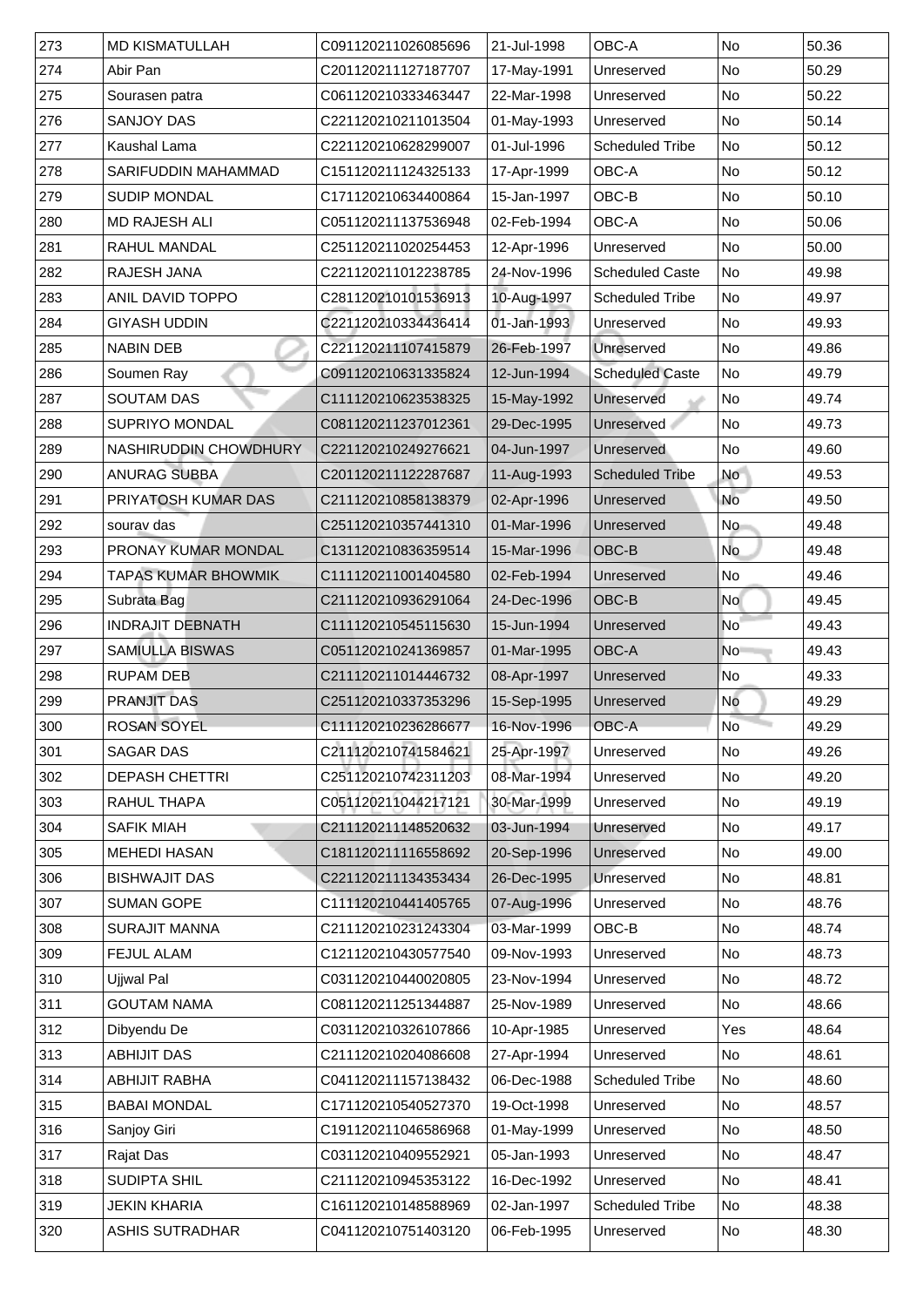| 321 | Nayan Nama                              | C071120211113445597 | 03-Mar-1995 | Unreserved             | <b>No</b>       | 48.30 |
|-----|-----------------------------------------|---------------------|-------------|------------------------|-----------------|-------|
| 322 | <b>ARIF MIAH</b>                        | C201120210840061674 | 12-Sep-1993 | Unreserved             | <b>No</b>       | 48.26 |
| 323 | <b>SOUMEN MAITY</b>                     | C081120210833302036 | 14-Apr-1988 | Unreserved             | N <sub>o</sub>  | 48.09 |
| 324 | Rehan Reja                              | C221120211043274770 | 05-Feb-1998 | OBC-A                  | <b>No</b>       | 48.05 |
| 325 | sanatan singha                          | C091120210636195679 | 23-Oct-1999 | <b>Scheduled Caste</b> | No              | 47.98 |
| 326 | <b>CHIRANJIT GHOSH</b>                  | C221120211224239383 | 11-Jan-1992 | Unreserved             | N <sub>o</sub>  | 47.94 |
| 327 | <b>SUVAMOY SAHOO</b>                    | C201120210601577233 | 06-Jan-1997 | OBC-B                  | <b>No</b>       | 47.89 |
| 328 | ∣joyjit saha                            | C041120210120417323 | 28-Nov-1996 | Unreserved             | N <sub>o</sub>  | 47.83 |
| 329 | <b>RAJU MIAH</b>                        | C211120210631422502 | 06-Dec-1992 | Unreserved             | N <sub>o</sub>  | 47.81 |
| 330 | <b>SUDARSON KUMAR</b><br><b>MOCHARY</b> | C201120210455173140 | 03-Feb-1996 | <b>Scheduled Tribe</b> | <b>No</b>       | 47.81 |
| 331 | <b>NANDAN PATRA</b>                     | C211120210624354422 | 27-Jun-1986 | Unreserved             | <b>No</b>       | 47.79 |
| 332 | <b>DIPANKAR SARKAR</b>                  | C211120210114438737 | 20-Dec-1995 | <b>Unreserved</b>      | N <sub>o</sub>  | 47.76 |
| 333 | <b>ALOK DAS</b>                         | C031120210231228184 | 04-Jan-1997 | Unreserved             | <b>No</b>       | 47.69 |
| 334 | <b>RAKESH JANA</b>                      | C181120210711280228 | 27-May-1991 | Unreserved             | N <sub>o</sub>  | 47.66 |
| 335 | <b>SUMAN DAS</b>                        | C101120211012267621 | 14-Aug-1996 | Unreserved             | No              | 47.63 |
| 336 | <b>BIMAL DEBNATH</b>                    | C201120210747345753 | 08-Jun-1993 | Unreserved             | N <sub>o</sub>  | 47.46 |
| 337 | <b>LAXMAN DEBNATH</b>                   | C211120211133362731 | 19-Apr-1992 | Unreserved             | <b>No</b>       | 47.41 |
| 338 | <b>ARPAN SARKAR</b>                     | C061120210607466517 | 20-Mar-1997 | Unreserved             | No              | 47.37 |
| 339 | <b>MAIN UDDIN</b>                       | C221120211229061891 | 05-May-1994 | Unreserved             | No              | 47.35 |
| 340 | <b>MIRAJUL SK</b>                       | C201120210645044442 | 04-Jun-1999 | <b>OBC-A</b>           | No              | 47.11 |
| 341 | <b>SURAJIT SARKAR</b>                   | C031120211035338238 | 10-Jan-1995 | Unreserved             | No              | 47.08 |
| 342 | <b>SUBANKAR DAS</b>                     | C211120211020209025 | 09-Jun-1994 | Unreserved             | No l            | 47.04 |
| 343 | <b>SAIFUL ISLAM</b>                     | C111120210418367748 | 10-Mar-1997 | <b>Unreserved</b>      | No <sup>1</sup> | 47.02 |
| 344 | <b>DIPANKAR BAISHYA</b>                 | C211120211000527988 | 11-Jan-1997 | Unreserved             | No              | 46.99 |
| 345 | <b>Rahul Debnath</b>                    | C291120210810057183 | 11-Sep-1994 | Unreserved             | No              | 46.97 |
| 346 | <b>Sukumar Das</b>                      | C041120211022394326 | 10-Jan-1997 | Unreserved             | N <sub>o</sub>  | 46.97 |
| 347 | Krishna Mohan Haldar                    | C121120211223033697 | 21-May-1990 | Unreserved             | <b>No</b>       | 46.96 |
| 348 | <b>RAGHOB SARKAR</b>                    | C131120210546497988 | 02-May-1998 | <b>Scheduled Caste</b> | No              | 46.95 |
| 349 | <b>RAKESH BARMAN</b>                    | C251120210913123882 | 05-Oct-1996 | <b>Scheduled Caste</b> | N <sub>o</sub>  | 46.85 |
| 350 | <b>SUPRABHAT SARKAR</b>                 | C161120210940467258 | 29-Nov-1993 | Unreserved             | N <sub>o</sub>  | 46.84 |
| 351 | <b>BISHWAJIT DAS</b>                    | C031120211039114076 | 25-Dec-1997 | Unreserved             | No              | 46.80 |
| 352 | <b>MANAS BARMAN</b>                     | C251120211247024594 | 22-Dec-1997 | <b>Scheduled Caste</b> | N <sub>o</sub>  | 46.78 |
| 353 | <b>ARINDAM SAHA</b>                     | C201120210527267493 | 25-Nov-1993 | Unreserved             | N <sub>o</sub>  | 46.77 |
| 354 | sumanta majumder                        | C271120210925451564 | 15-Sep-1996 | Unreserved             | N <sub>o</sub>  | 46.76 |
| 355 | <b>AVI DUTTA</b>                        | C211120211244296591 | 16-Nov-1998 | OBC-B                  | N <sub>o</sub>  | 46.76 |
| 356 | <b>KHOKAN SHIL</b>                      | C181120210921022932 | 10-May-1996 | Unreserved             | N <sub>o</sub>  | 46.74 |
| 357 | <b>DIPTANU DEBNATH</b>                  | C221120210202243143 | 12-Jan-1993 | Unreserved             | N <sub>o</sub>  | 46.63 |
| 358 | <b>AKASH DAS</b>                        | C121120210121221572 | 24-Oct-1997 | Unreserved             | N <sub>o</sub>  | 46.63 |
| 359 | <b>RAKTIM DAS</b>                       | C221120211049422660 | 04-Mar-1994 | Unreserved             | N <sub>o</sub>  | 46.60 |
| 360 | <b>Subrata Das</b>                      | C031120210856403891 | 11-Sep-1993 | Unreserved             | N <sub>o</sub>  | 46.59 |
| 361 | JUTAN DAS BAISHNAB                      | C201120210400087962 | 22-Jan-1997 | Unreserved             | No              | 46.58 |
| 362 | <b>PALASH MAITY</b>                     | C121120210105325237 | 25-Mar-1998 | Unreserved             | No              | 46.55 |
| 363 | <b>Ashit Nath</b>                       | C201120210410586574 | 12-May-1995 | Unreserved             | No              | 46.50 |
| 364 | <b>KISHOR GOPE</b>                      | C091120211013435124 | 12-Jul-1997 | Unreserved             | No              | 46.48 |
| 365 | <b>RAKESH DEBNATH</b>                   | C211120210931527998 | 03-Jan-1994 | Unreserved             | No              | 46.46 |
| 366 | <b>RAJKUMAR MAL</b>                     | C261120211029594986 | 05-Dec-1997 | Unreserved             | No              | 46.30 |
| 367 | Suraj Das                               | C031120210446465922 | 10-Feb-1994 | Unreserved             | No              | 46.29 |
|     |                                         |                     |             |                        |                 |       |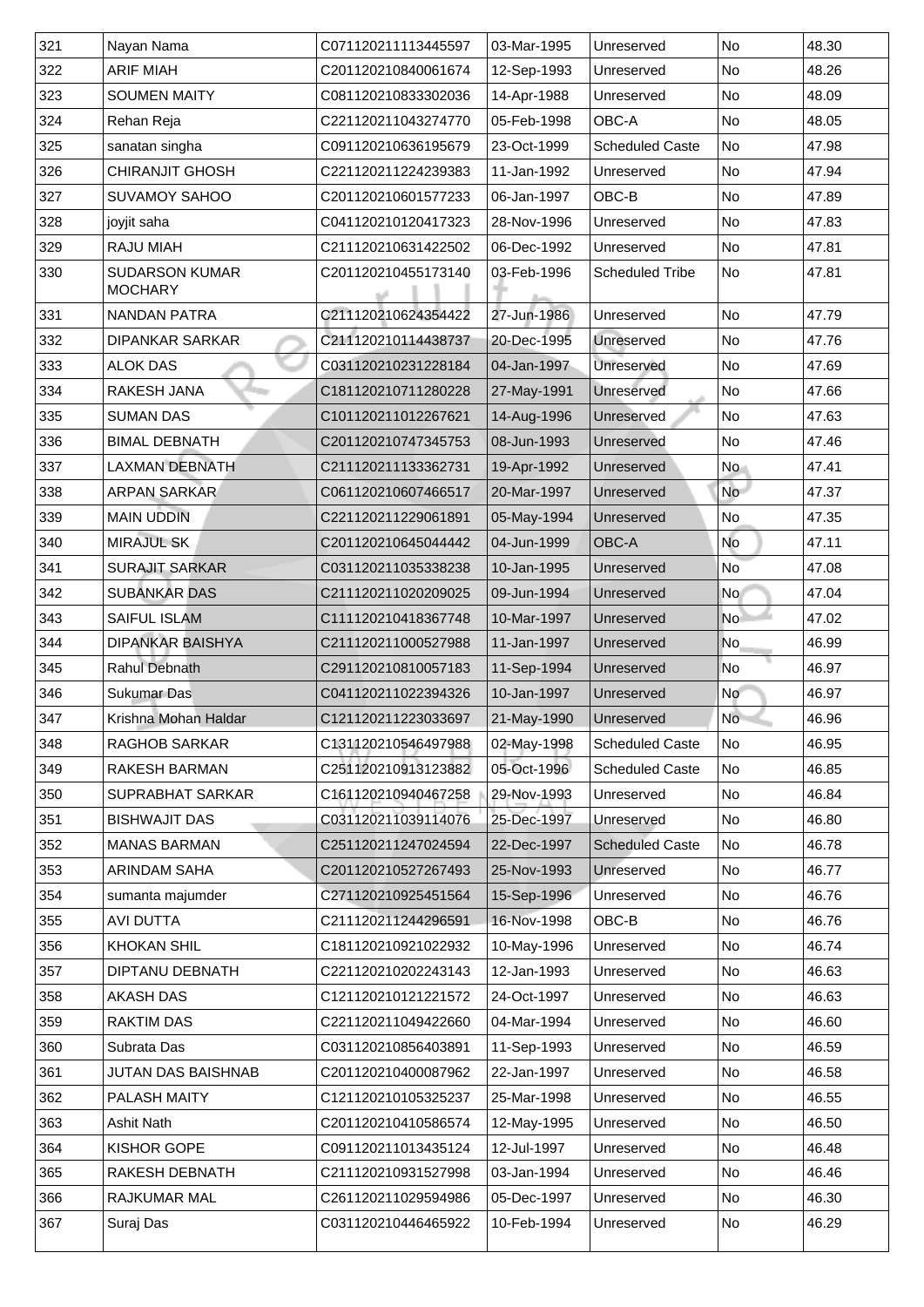| 368           |                                              |                                            |                            |                          |                          |                |
|---------------|----------------------------------------------|--------------------------------------------|----------------------------|--------------------------|--------------------------|----------------|
| 369           | <b>BIPLAB SARKAR</b><br><b>SUBHANKAR DAS</b> | C271120211232478933<br>C041120211026322583 | 15-Nov-1996<br>05-Mar-1995 | Unreserved<br>Unreserved | <b>No</b><br><b>No</b>   | 46.11<br>46.10 |
| 370           | <b>ASHIK SAHA</b>                            | C051120210359565282                        | 21-Nov-1990                | Unreserved               | N <sub>o</sub>           | 46.08          |
| 371           | <b>SUMANTA MANDAL</b>                        | C161120211122483366                        | 04-Oct-1992                | <b>Scheduled Caste</b>   | No                       | 46.06          |
| 372           | <b>MANIR HOSSAIN</b>                         | C211120211038082308                        | 21-Jan-1994                | Unreserved               | No                       | 46.05          |
| 373           | <b>MD SAJIB MIAH</b>                         | C201120211004494916                        | 25-Nov-1992                | Unreserved               | <b>No</b>                | 46.03          |
| 374           | <b>SUNDEEP DAS</b>                           | C201120210221251946                        |                            |                          | No                       | 46.01          |
|               |                                              |                                            | 21-May-1998                | Unreserved               |                          |                |
| 375           | RABINDRA DEBNATH                             | C211120210626221076                        | 29-May-1994                | Unreserved               | N <sub>o</sub>           | 45.99          |
| 376           | <b>KRISHNA HANSDA</b>                        | C031120210751305175                        | 10-Jun-1988                | <b>Scheduled Tribe</b>   | No                       | 45.96          |
| 377           | <b>SK LALON</b>                              | C051120211052160979                        | 13-Feb-1995                | Unreserved               | N <sub>o</sub>           | 45.92          |
| 378           | <b>AKASH DAS</b>                             | C241120210615248837                        | 30-Dec-1997                | Unreserved               | <b>No</b>                | 45.87          |
| 379           | <b>LOTAN DAS</b>                             | C221120211052112116                        | 07-Dec-1996                | Unreserved               | No                       | 45.80          |
| 380           | <b>Sankar Das</b>                            | C031120211051094041                        | 02-Jun-1996                | Unreserved               | <b>No</b>                | 45.67          |
| 381           | <b>SREEKANTA DUTTA GUPTA</b>                 | C121120210247579487                        | 16-May-1989                | Unreserved               | $\overline{\mathsf{No}}$ | 45.66          |
| 382           | <b>RAHUL MONDAL</b>                          | C211120210916531039                        | 01-Jul-1993                | <b>Scheduled Caste</b>   | No                       | 45.66          |
| 383           | <b>MD KUTUBUDDIN</b>                         | C281120210931402619                        | 24-Apr-1998                | Unreserved               | No                       | 45.65          |
| 384           | <b>JHON ORAON</b>                            | C201120210548459652                        | 23-Sep-1996                | <b>Scheduled Tribe</b>   | N <sub>o</sub>           | 45.63          |
| 385           | <b>PRASENJIT DAS</b>                         | C211120211207491664                        | 02-Apr-1993                | Unreserved               | <b>No</b>                | 45.62          |
| 386           | Ratan Hemram                                 | C261120211039153131                        | 03-Jan-1993                | <b>Scheduled Tribe</b>   | No                       | 45.60          |
| 387           | <b>PRASANTA DEBNATH</b>                      | C271120210639062775                        | 29-Oct-1993                | Unreserved               | <b>No</b>                | 45.56          |
| 388           | <b>IMRAN LASKAR</b>                          | C111120211232220908                        | 15-Oct-1994                | <b>OBC-A</b>             | <b>No</b>                | 45.55          |
| 389           | <b>SURAJIT GHOSH</b>                         | C221120211231386421                        | 21-Feb-1991                | Unreserved               | No                       | 45.53          |
| 390           | <b>DEBAJYOTI BOSE</b>                        | C241120211106590238                        | 15-Jan-1995                | Unreserved               | <b>No</b>                | 45.50          |
| 391           | <b>TITAN ROY</b>                             | C111120210944487046                        | 06-Apr-1998                | Unreserved               | <b>No</b>                | 45.49          |
| 392           | <b>SUBHADEEP PAUL</b>                        | C241120211252050382                        | 31-Dec-1998                | Unreserved               | <b>No</b>                | 45.48          |
| 393           | <b>JUIMUDDIN SAIKH</b>                       | C261120210245295190                        | 07-Apr-1995                | <b>OBC-A</b>             | No                       | 45.44          |
| 394           | <b>SUBRATA GHOSH</b>                         | C211120210130289287                        | 10-Nov-1997                | Unreserved               | No                       | 45.44          |
| 395           | <b>Rupak Sukla Das</b>                       | C221120211137583566                        | 18-Apr-1994                | Unreserved               | N <sub>o</sub>           | 45.41          |
| 396           | Mohammad mahasin                             | C301120210707148063                        | 04-Sep-1993                | <b>OBC-A</b>             | No                       | 45.38          |
| 397           | <b>SUBHASIS PAUL</b>                         | C111120210730427281                        | 17-Oct-1994                | OBC-B                    | <b>No</b>                | 45.33          |
| 398           | <b>SUMAN PAUL</b>                            | C041120211154529437                        | 11-Mar-1996                | Unreserved               | No                       | 45.32          |
| 399           | <b>Bijoy Debnath</b>                         | C031120211223359269                        | 05-May-1996                | Unreserved               | No                       | 45.22          |
| 400           | <b>PRADEEP</b>                               | C171120211245407483                        | 03-Oct-1990                | Unreserved               | No                       | 45.20          |
| 401           | <b>ARIJIT ARVEN NASKAR</b>                   | C211120210610338112                        | 09-Dec-1993                | Unreserved               | N <sub>o</sub>           | 44.97          |
| 402           | <b>PRANTOSH KR NATH</b>                      | C211120210140163743                        | 09-Jul-1994                | Unreserved               | No                       | 44.87          |
| 403           | <b>SANJIT DEBNATH</b>                        | C201120210818206764                        | 16-Oct-1994                | Unreserved               | No                       | 44.85          |
| 404           | <b>SUNIT DATTA</b>                           | C181120210748341516                        | 08-Jan-1996                | Unreserved               | <b>No</b>                | 44.80          |
| 405           | <b>NIRMAL DAS</b>                            | C221120211248393513                        | 01-Dec-1996                | Unreserved               | <b>No</b>                | 44.80          |
| 406           | <b>DIPTANU BARMAN</b>                        | C261120210111522852                        | 04-Jul-1992                | Unreserved               | N <sub>o</sub>           | 44.77          |
| 407           | <b>Bitu Sarkar</b>                           | C221120211224339418                        | 07-Jan-1998                | <b>OBC-A</b>             | <b>No</b>                | 44.67          |
| 408           | Mansapada Nandi                              | C131120210650366900                        | 03-Nov-1993                | Unreserved               | N <sub>o</sub>           | 44.43          |
| 409           | <b>SURAJIT ROY</b>                           | C221120210922339912                        | 05-Sep-1998                | <b>Scheduled Caste</b>   | N <sub>o</sub>           | 44.32          |
| 410           | <b>RAKESH BARMAN</b>                         | C201120210937226464                        | 14-Jul-1997                | <b>Scheduled Caste</b>   | No                       | 44.28          |
| 411           | <b>Sagar Sarkar</b>                          | C031120211133077927                        | 05-Feb-1993                | Unreserved               | No                       | 44.20          |
| 412           | <b>RAJESH DAS</b>                            | C161120211209371652                        | 20-Apr-1991                | Unreserved               | No                       | 44.19          |
| 413           | <b>SHOUMEN DEB</b>                           | C221120211047153436                        | 06-Jul-1994                | Unreserved               | No                       | 43.95          |
| $ 414\rangle$ | <b>BIBEK SARKAR</b>                          | C211120210726011690                        | 16-Jan-1994                | Unreserved               | No                       | 43.94          |
|               |                                              |                                            |                            |                          |                          |                |
| 415           | <b>SUSANTA DAS</b>                           | C211120210857502840                        | 15-Apr-1991                | Unreserved               | N <sub>o</sub>           | 43.73          |